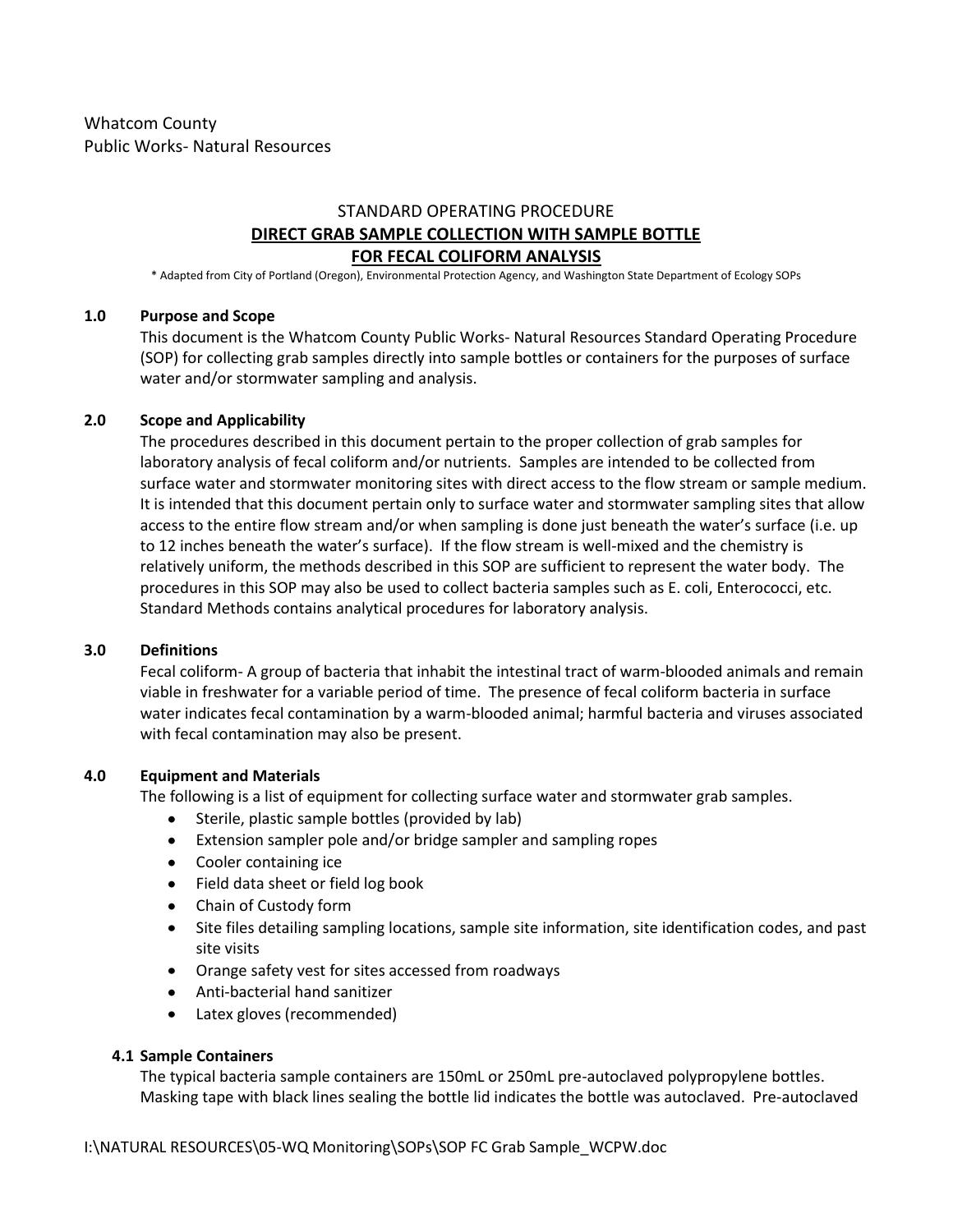bottles should not be used if the tape is missing or black lines are not present. The laboratory may provide one-time use sterile plastic bottles. These bottles will have a label sealing the lid and should not be used if the seal has been broken.

When chlorine is suspected to be present in the sample water, bottles with sodium thiosulfate (thiosulfate) added should be requested from the laboratory. Thiosulfate will not affect samples if chlorine is not present.

## **5.0 Procedures**

The following procedures relate to the direct collection of surface water and stormwater samples with the sample container itself.

## **5.1 Field Preparation**

- 1. Gather necessary field/sampling documentation and site-specific information.
- 2. Reference the project checklist and/or field file to determine appropriate number of sample bottles and assemble sampling/safety equipment.
- 3. Obtain sample bottles from the certified laboratory that will analyze the samples. Care should be used at all times to avoid contamination of the inside of the sample bottle or bottle cap. The sample needs to be placed in ice in a cooler as soon as possible after collection. *Note: Non-drinking water bacteria samples have a maximum holding time of 24 hours (APHA 2000).*
- 4. If the range of bacteria concentration can be estimated before sampling, let the lab microbiologist know so that a set of dilutions that bracket the expected concentration range can be prepared.

## **5.2 General Sampling Techniques**

Bacteria sampling requires careful attention to sampling methods to avoid contamination of the bottle and water sample and ensure a representative sample is collected. The following guidance should be consistently considered:

- 1. Avoid contamination of the inside of the bottle cap and mouth. These should not be touched by hands or any other surface that may have bacteria exposure.
- 2. The bottle should not be rinsed or have water poured from another container that is not sterilized.
- 3. Avoid disturbing the sediment from the stream bed, particularly in slow moving waters.
- 4. Avoid sample collection from the surface layer (top inch of water column), near the streambank, and from eddies and side channels. In shallow depths, make notes on field form if a surface sample is unavoidable.
- 5. Avoid sample collection from stagnant waters (generally less than 0.1 ft/s) and eddies.
- 6. Collect samples from the active part of the stream where there is sufficient mixing to ensure the sample is representative.
- 7. If sample is collected from a boat, collect upstream of the boat's engine to avoid hydrocarbon contamination.

# **5.3 Sample Collection**

Hand Dip Method: This method is typically used to collect samples within reach of the water surface (when standing in or near the stream or from a small boat).

- 1. Label the bottle with sample site ID, date, and time of sample collection prior to collecting the sample.
- 2. Move to a well mixed location, such as the deepest part of the active channel or another location where a representative sample may be collected. Do not contaminate the sample location by wading upstream of it. *Note: Use the Extension Pole Method if sampling from a lake or wide stream or river.*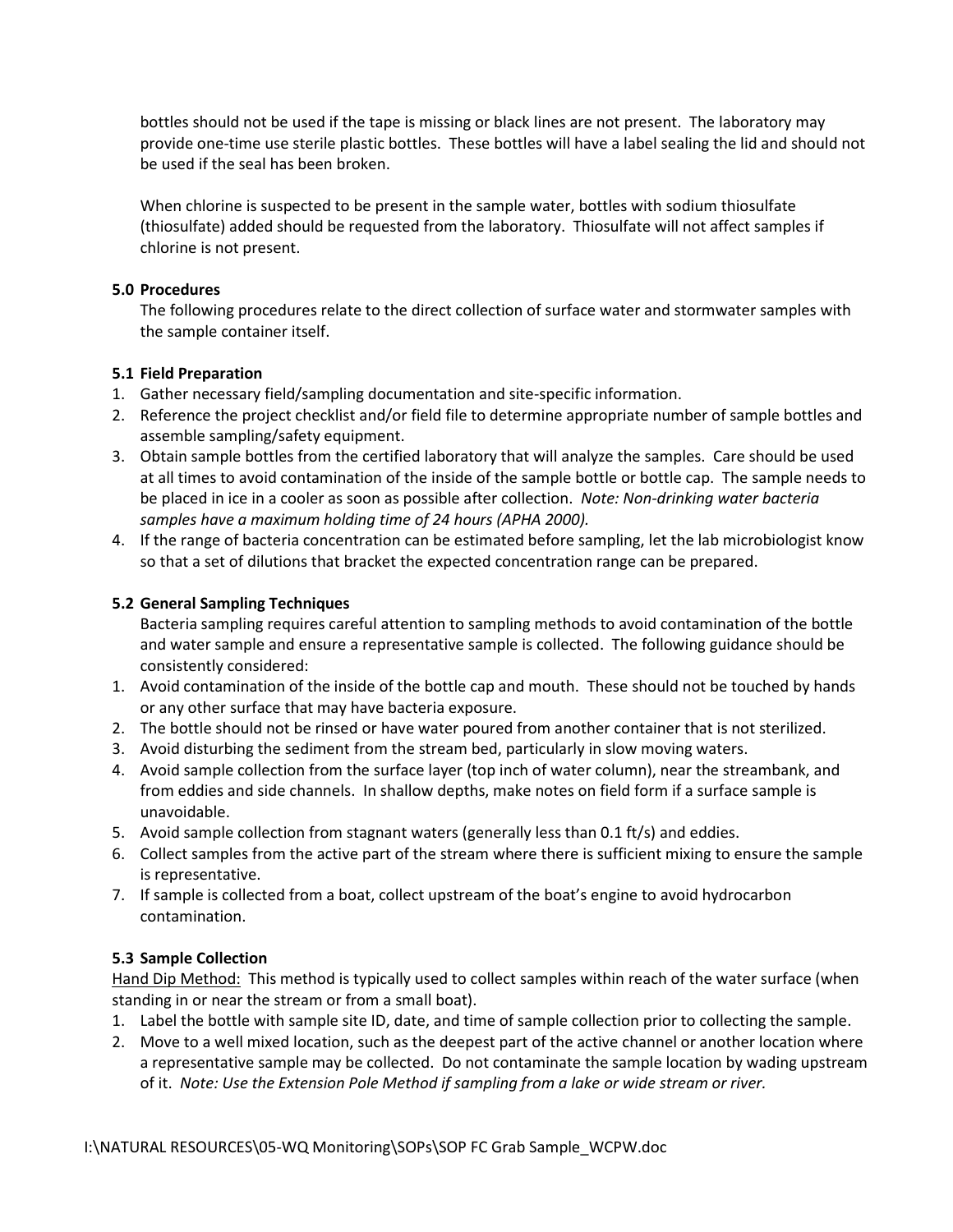- 3. Hold the base of the sample bottle with one hand and remove the bottle cap. Invert the bottle, reach upstream, and submerge the bottle into the water about 6 inches, and then tip the bottle mouth upstream and toward the water surface. Allow the bottle to fill to approximately the shoulder and take it out of the water. If the bottle is overfilled, immediately dump some water from the bottle. *Note: In shallow surface water, ensure that the sample bottle does not touch or disturb the stream bed, potentially contaminating the sample. Submerge the sample bottle to approximately the midpoint of the water column and tip upwards toward the direction of the flow. Samples should be collected far enough below the surface to avoid contamination from surface film and detritus. If a surface sample is unavoidable, note this on the field data sheet.*
- 4. Replace the cap securely, avoiding contamination to the inside of the bottle or cap.

Extension Pole Method: This method is typically used to reach a more representative or undisturbed sample location from the stream bank, or when sampling a lake or slow moving stream.

- 1. Label the bottle with sample site ID, date, and time of sample collection prior to collecting the sample.
- 2. Secure the sample bottle in the extension pole clamp.
- 3. Move to a location where a representative sample can be reached with the pole.
- 4. Remove the bottle cap avoiding contamination of the cap or inside of the bottle.
- 5. Position the bottle over the desired sampling location.
- *5.* Invert the bottle and in one quick motion submerge the mouth of the bottle into the water column to a depth of approximately six inches. Slowly move the bottle upstream with the bottle mouth tipped toward the surface until the bottle fills to the bottle shoulder. For lake sampling, slowly move the tipped bottle away from the bottle entry point until it fills.If the bottle is overfilled, immediately dump some water from the bottle. *Note: In shallow surface water, ensure that the sample bottle does not touch or disturb the stream bed, potentially contaminating the sample. Submerge the sample bottle to approximately the midpoint of the water column and tip upwards toward the direction of the flow. Samples should be collected far enough below the surface to avoid contamination from surface film and detritus. If a surface sample is unavoidable, note this on the field data sheet.*
- 6. Replace the cap securely, avoiding contamination to the inside of the bottle or cap.

Hand Collection from Pipe Method: This method is typically used to collect samples within reach of the end of a stormwater pipe. A sample of stormwater discharge should be taken as a single uninterrupted event (i.e., grabbed at one time) from a single stormwater outfall.

- 1. Label the bottle with sample site ID, date, and time of sample collection prior to collecting the sample.
- 2. Move to the end of a stormwater pipe where there is moderate flow with turbulence, if possible, so the stormwater discharge will be well-mixed and representative. When sampling a stormwater system, samples should be sampled from the system discharge point first to ensure samples are not contaminated by upstream sampling.
- 3. Hold the base of the sample bottle with one hand and remove the bottle cap. Hold the bottle under the stormwater discharge with its opening positioned into the flow of water so that water enters directly into the bottle without flowing over the bottle or hands during sampling to prevent contaminating the sample.
- 4. Allow the bottle to fill to approximately the shoulder and take it out of the water. If the bottle is overfilled, immediately dump some water from the bottle. *Note: Ensure that the sample bottle does not touch the outfall pipe, potentially contaminating the sample.*
- 5. Replace the cap securely, avoiding contamination to the inside of the bottle or cap.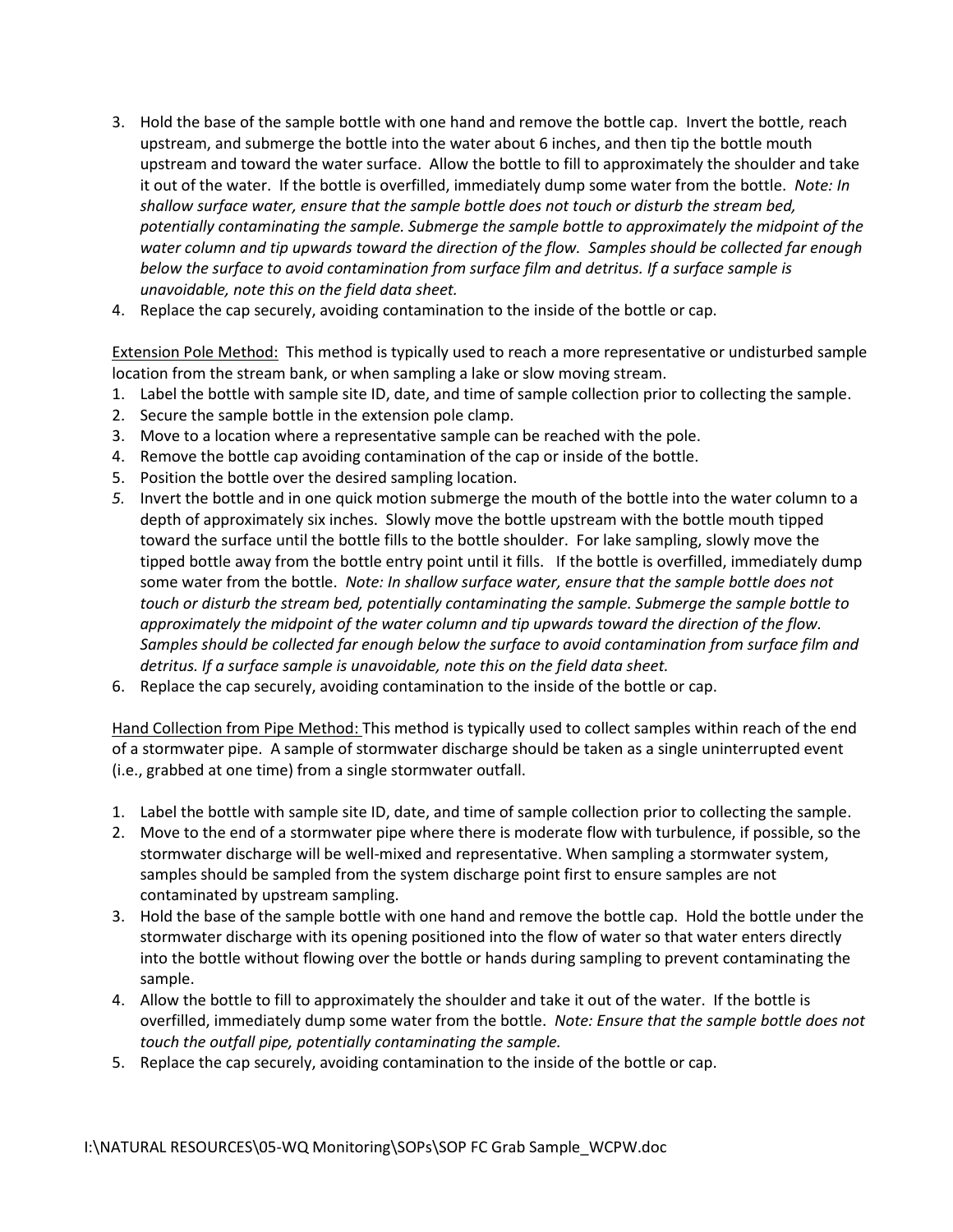Bridge Sampling Method: This method is typically used to collect samples when standing on a bridge or boat.

- 1. Label the bottle with sample site ID, date, and time of sample collection prior to collecting the sample.
- 2. Secure the sample bottle in the bridge sampler and attach the sampling rope.
- 3. Move to a location where a representative sample can be reached with the sampler.
- 4. Remove the bottle cap avoiding contamination of the cap or inside of the bottle. Hold the cap with your free hand or set the cap upside down on a surface to avoid contamination of the inside of the cap (e.g. road, bridge, or clipboard).
- 5. Position the bottle and sampler over the desired sampling location. Lower the sampler to the water surface and allow the bottom of the sampler to touch the water surface to remove any debris from the bottom of the bottle and sampler. Raise the sampler off the water surface to allow debris to wash downstream*. Note: Ensure debris is not dislodged from the bridge while lowering the sampler. This step is intended to prevent sample contamination from any debris attached to the sampler.*
- 6. Without submerging the mouth of the bottle, lower the sampler into the water and allow the current to position the sampler so the bottle is on the upstream side. Rapidly lower the sampler so the mouth of the bottle to a depth of approximately 6 inches. The rapid motion is intended to minimize collection of the surface film. Allow the bottle to fill to approximately the shoulder and take it out of the water. If the bottle is overfilled, immediately dump some water from the bottle. *Note: In shallow surface water, ensure that the sampler does not touch or disturb the stream bed, potentially contaminating the sample. If a surface sample is unavoidable, note this on the field data sheet*.
- 7. Replace the cap securely, avoiding contamination to the inside of the bottle or cap.

## **5.4 Field Processing**

- 1. Ensure the bottle label matches the desired sample site and includes the correct date and time.
- 2. Place the sample bottle in cooler.
- 3. Record the sample site ID, data, time of sample collection on the field data sheet and *Chain of Custody* form. Other notes on conditions of the sampling sites, adjacent land activities, or sample collection methods should be recorded on the field data sheet.

## **6.0 Records Management**

Field sheets, chain of custody forms, and field/laboratory results will be stored in project files at Whatcom County Public Works- Natural Resources. After approximately six years, the documents will be boxed and archived. Laboratory results will be reviewed and verified. Data will be entered into an Excel spreadsheet for the project and saved on the Whatcom County network.

# **7.0 Quality Control and Quality Assurance**

QA/QC procedures will be addressed thoroughly on a project-by-project basis in the Quality Assurance Project Plan (QAPP) or monitoring plan. General QA/QC procedures will include field notes, sample identification, representative sampling, field duplicates, comparability, and completeness. Personnel collecting water samples will have received training on the sampling protocol.

Data quality control consists of two elements: 1) Sample collection, handling, and storage will be conducted in a manner consistent with the methods outlined in the SOP and 2) field quality control samples will be collected with each sampling run. The field duplicate is a replicated sample collected immediately after the routine sample at the same location. One field duplicate (field quality control sample) will be collected in a side-by-side manner, per every "set" of samples to assess field sampling variability. A set equals 10 or fewer samples; thus 8 samples would be considered 1 set and 1 field duplicate would be collected, whereas 11 samples would be considered 2 sets